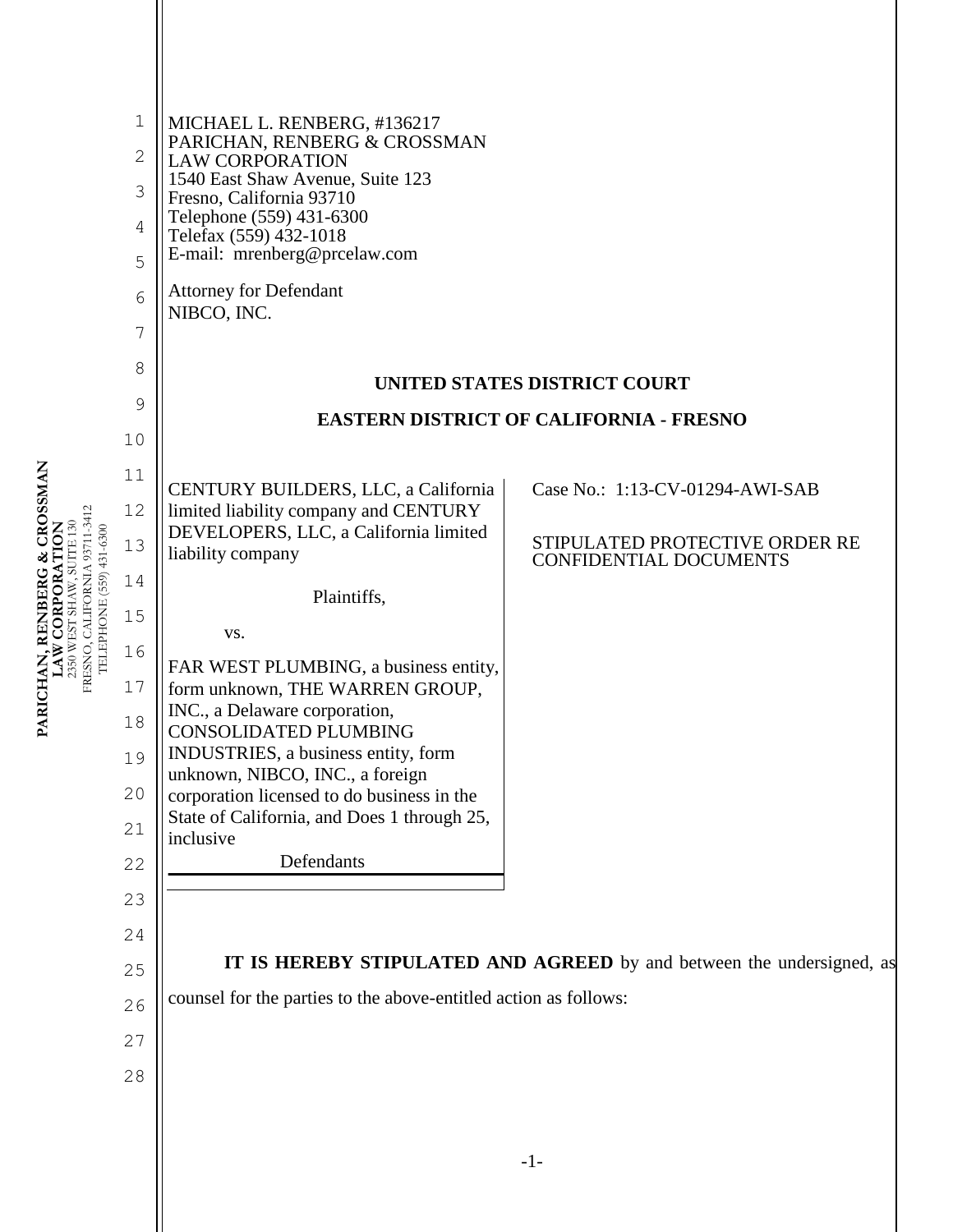5

6

7

8

9

10

11

12

13

14

15

16

17

18

19

20

21

22

23

24

25

1 2 3 4 WHEREAS, Plaintiffs CENTURY BUILDERS, LLC, a California limited liability company and CENTURY DEVELOPERS, LLC, a California limited liability company, collectively "Plaintiffs", have requested Defendant NIBCO, INC ("NIBCO"), to produce documents that concern the asset purchase transaction between NIBCO and The Warren Group.

WHEREAS, responsive documents of Defendant NIBCO include financial documents that are subject to privacy rights;

WHEREAS, the parties enter into the following stipulation for handling records of the Asset Purchase transaction that are being produced pursuant to this litigation.

1. Defendant NIBCO will produce to Plaintiffs a CD of the Assert Purchase Agreement. The CD will be labeled "Confidential Documents" and all documents on the CD will be subject to this confidentiality agreement and shall be used only for purposes of this case and only as provided herein.

2. Except as provided herein, the contents of Defendant NIBCO's Confidential Documents shall not, without leave of the Court, be communicated in any way to anyone other than this Court (under seal if possible), the parties in this action and their counsel in this action provided such parties and/or their counsel have executed this Agreement. Each party in this action and its counsel shall be advised of and bound by the terms of this Agreement.

3. Communication of the contents of Defendant NIBCO's Confidential Documents to (a) persons who are assisting counsel in the preparation and trial of this action, (b) persons who may be called upon by counsel to testify in this action with respect to Defendant NIBCO's Confidential Documents or information contained therein, or (c) re-insurers and auditors, shall be permitted provided that, before obtaining access to such documents or information, each such person shall be shown a copy of this Agreement and agree in writing to be bound by the terms thereof.

26 27

28

4. Attendance at depositions taken in this action at which Defendant NIBCO's Confidential Documents or any information contained therein is identified, discussed or disclosed shall be limited to the deposition notary, the witness, counsel for the witness, counsel for the parties and any representatives of parties who have agreed in writing to be bound by the terms of this Agreement. If any Defendant NIBCO's Confidential Documents are to be used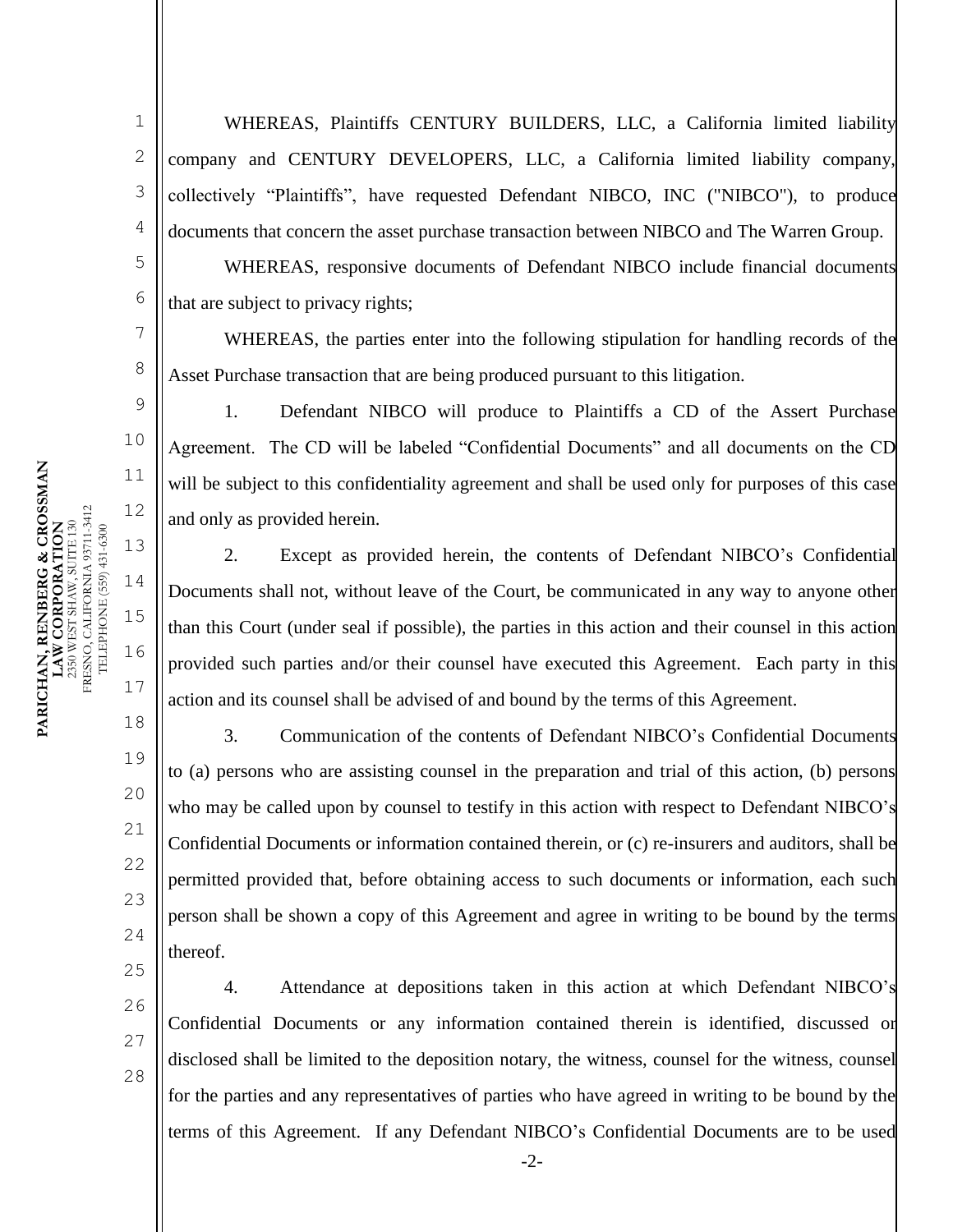during the deposition in this action of non-NIBCO officers or employers, the deponent shall be requested to acknowledge on the record that he or she is aware of and agrees to be bound by the terms of this Agreement. This provision shall not apply to the use of documents with employees or former employees of a party who are authors of those documents, if such witnesses refuse to agree to be bound by this Agreement. Deposition transcripts, or those portions thereof, that contain testimony regarding Defendant NIBCO's Confidential Documents shall be marked and treated as confidential pursuant to this Agreement.

5. Nothing contained in this Agreement shall restrict or otherwise limit the use of any Defendant NIBCO's Confidential Documents that were obtained from a source or in a manner not subject to this Agreement.

6. It shall not be deemed a violation of this Agreement for counsel to disseminate Defendant NIBCO's Confidential Documents to other counsel in this case as part of their filings with the Court, provided that all other counsel in this case have executed this Confidentiality Agreement. All filings containing Defendant NIBCO's Confidential Documents shall remain subject to the provisions of this Agreement, and shall retain any confidential status, notwithstanding their filing or dissemination to counsel.

7. If any of the parties to this action are litigants in subsequent litigation, and wish to use any of the Defendant NIBCO's Confidential Documents to be produced herein in such subsequent litigation, they may do so on the following condition: first, a proper subpoena must be served upon Defendant NIBCO (and upon all other parties to such subsequent litigation) requesting the production of such documents in that subsequent litigation; and second, all parties to such subsequent litigation must agree in writing to abide by the terms of this Confidentiality Agreement (or its substantial equivalent in that case), or the court in the other litigation has entered a substantially equivalent protective Agreement binding all parties to that proceeding, or has specifically ruled that disclosure outside of a protective Agreement is proper.

25 26 27

28

8. Except as provided herein, the parties hereto agree to take no action that would have the effect of limiting, waiving or jeopardizing Defendant NIBCO's claim of confidentiality, in this matter or otherwise, without Defendant NIBCO's express prior permission. To the extent not already addressed herein, this shall include, but not be limited to, responses to any request

1

2

3

4

5

6

7

8

9

10

11

12

13

14

15

16

17

18

19

20

21

22

23

24

-3-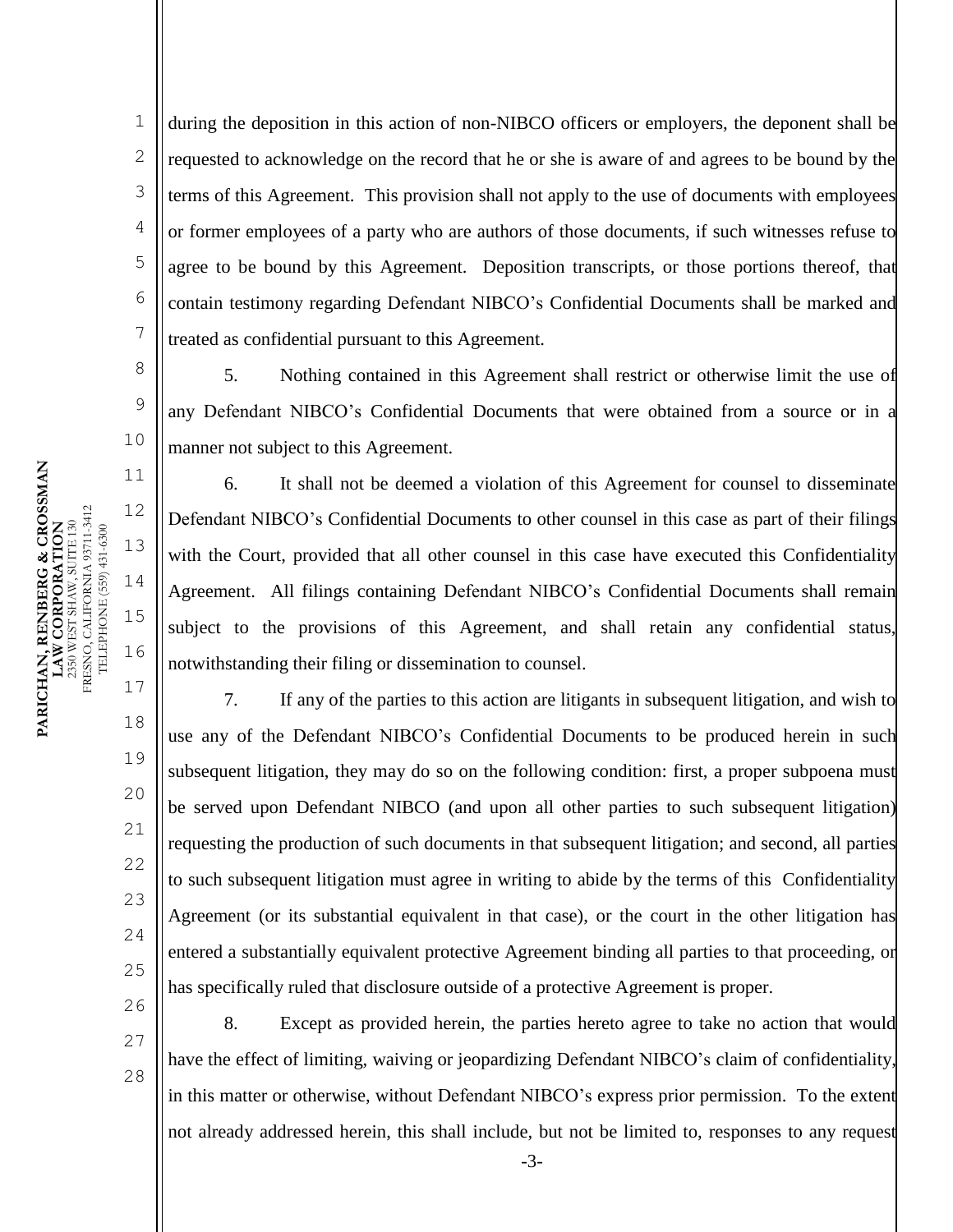1 from others for access to or copies of Defendant NIBCO's Confidential Documents.

9. Upon the final conclusion of this action (including all appeals), and subject to further Agreement of this court or written agreement with Defendant NIBCO, all copies of Defendant NIBCO's Confidential Documents (including exhibits and testimony regarding such documents) shall be returned to Defendant NIBCO or destroyed, or maintained under the terms of this Protective Agreement, at the election of Defendant NIBCO.

10. Any party to this suit may request, and Defendant NIBCO may agree, that the provisions of this Agreement be waived as to one or more of the Defendant NIBCO's Confidential Documents.

11. This Agreement is without prejudice to the right of Defendant NIBCO or to the right of any party, upon not less than ten (10) days notice to all parties and to Defendant NIBCO, to move this Court for a modification, supplementation or termination of its terms.

12. The inadvertent production of any privileged or otherwise protected materials shall not be deemed a waiver or impairment of any claim or privilege or protection including, but not limited to, the attorney/client privilege and the protection afforded to work product materials or the subject matter thereof. Upon receiving notice from Defendant NIBCO that such materials have been inadvertently produced or copied, all such materials (including all copies or summaries thereof) shall be returned to Defendant NIBCO within five (5) business days of receipt of such notice.

13. The Parties agree that facsimile and electronic signatures shall have the same force and effect as original signatures. This Confidentiality Agreement may be executed in separate counterparts, each such counterparts being deemed to be an original instrument, and all such counterparts shall together constitute the same agreement which shall be binging on the Parties hereto.

**PARICHAN, RENBERG & CROSSMAN**  PARICHAN, RENBERG & CROSSMAN<br>LAW CORPORATION RESNO, CALIFORNIA 93711-3412 FRESNO, CALIFORNIA 93711-3412 **LAW CORPORATION** 2350 WEST SHAW, SUITE 130 2350 WEST SHAW, SUITE 130 I'ELEPHONE (559) 431-6300 TELEPHONE (559) 431-6300 2

3

4

5

6

7

8

9

10

11

12

13

14

15

16

17

18

19

20

21

22

23

24

25

26

27

28